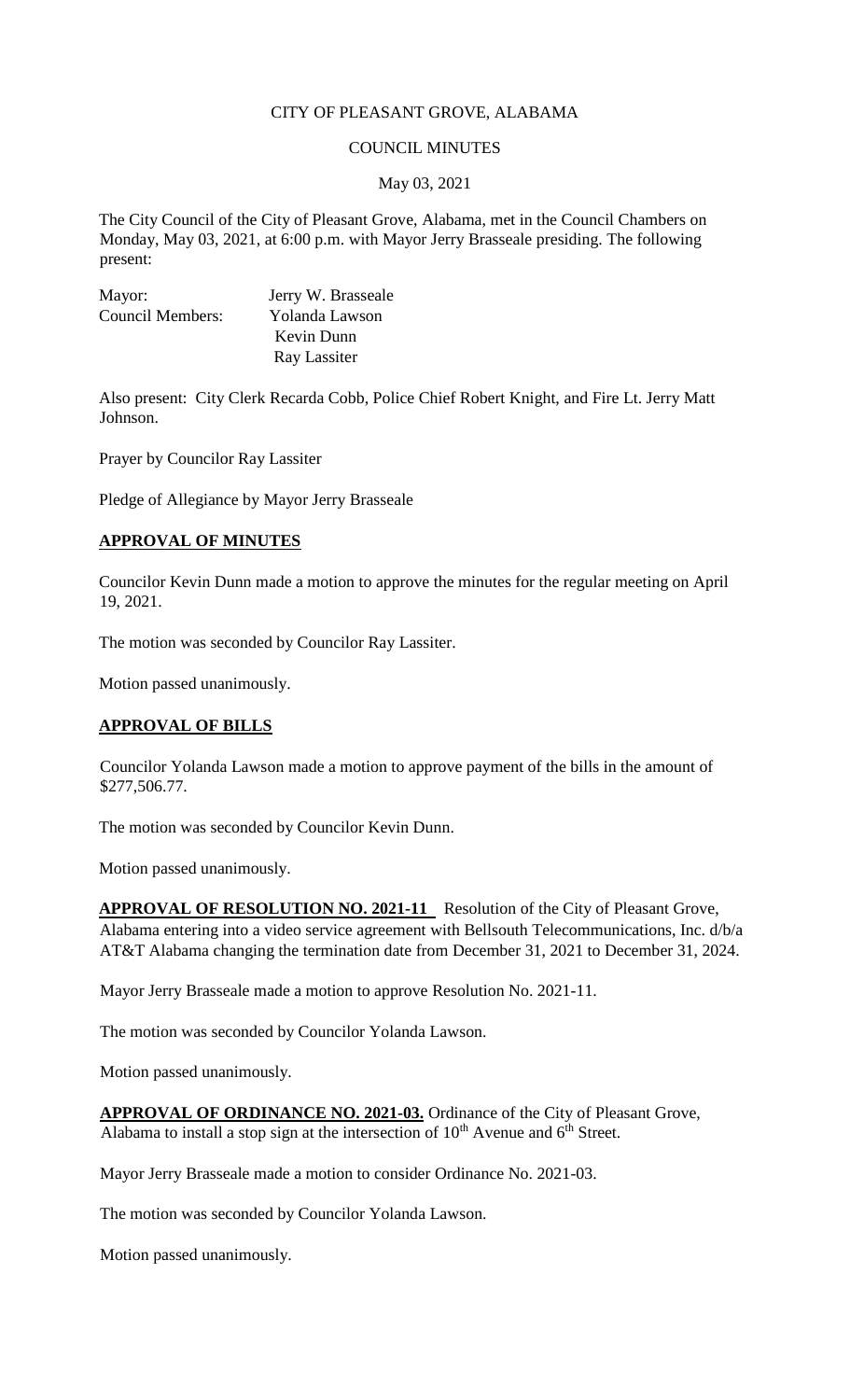Mayor Jerry Brasseale made a motion to approve Ordinance No. 2021-03.

The motion was seconded by Councilor Kevin Dunn

Motion passed unanimously.

## **OFFICERS OF THE CITY REPORTS**

Chief Robert Knight - None.

Recarda Cobb- None.

Lt. Jerry Matt Johnson – None.

### **COMMITTEE REPORTS**

Councilor Kevin Dunn stated that there are poor lighting in the youth locker room and outside of the concession stand at sports complex. Councilor Dunn asked Chief Knight about the down powerline within the Community. Councilor Yolanda Lawson replied that the pole has been removed. Lastly, Councilor Dunn said that he spoke with Jefferson County Commissioner Jimmie Stephens about addressing the speeding problem on  $5<sup>th</sup>$  Avenue. Mr. Stephenson stated that his legal department is reviewing the letter submitted by Attorney J.D. Terry on behalf of City of Pleasant Grove.

Councilor Kevin Dunn made a motion to enter in to an agreement with The Plug Digital Network to provide website, digital streaming, equipment, and services.

The motion was seconded by Councilor Ray Lassiter.

Councilor Ray Lassiter, Councilor Yolanda Lawson, and Councilor Kevin Dunn voted yes.

Mayor Jerry Brasseale voted no.

Attorney J. D. Terry stated that there must be a unanimous vote in order for the motion to be approved, due to the final agreement being presented for the first time at Council meeting.

Motion failed.

Councilor Ray Lassiter stated that he was glad to see Chief Robert Knight back. Also, Councilor Lassiter said that he is waiting on the Building Inspector, Doug Hyche, for a list of roads recommended for repair. Lastly, he presented plaques to the principals and assistant principals of Pleasant Grove High School and Elementary School for doing a great job.

Councilor Yolanda Lawson talked about the Beautification Board Plus-one program, and encouraged citizens to clean up on their streets and assist other neighbors. Also, Councilor Lawson inquired about being notified of the City of Pleasant Grove's board meetings.

## **CITIZENS COMMENTS**

Gary Williams, 1456  $5<sup>th</sup>$  Avenue, asked for an update on addressing the speeding problem on  $5<sup>th</sup>$ Avenue. Mayor Jerry Brasseale stated that he has received the study done by Jefferson County and will be distributing it soon.

A.Faye Calhoun, 417 13<sup>th</sup> Street, complained about the speeding problem within Pleasant Grove.